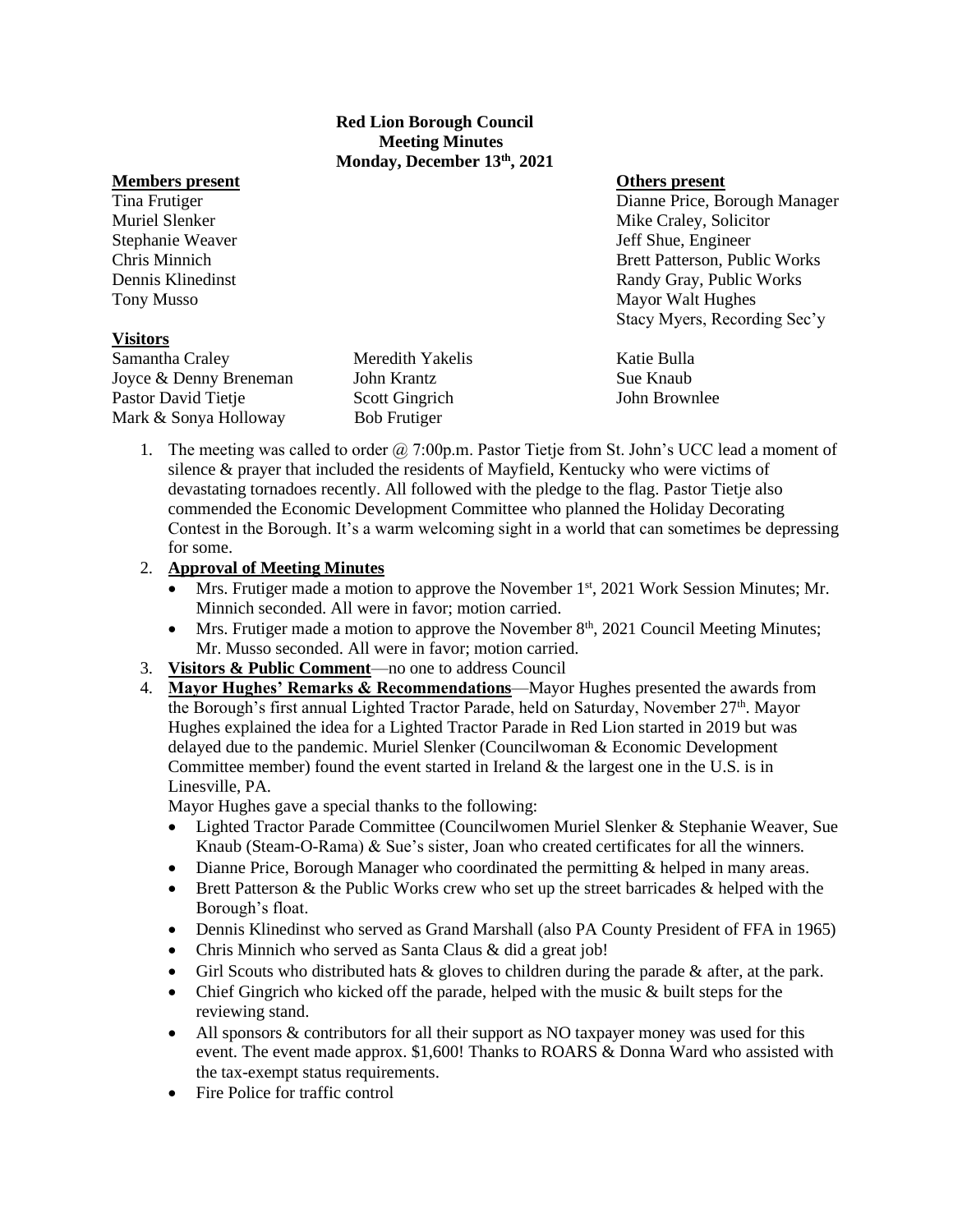• Judges—Andrew Mergler, John Krantz & Beth Innerst

• Council members & audience thanked Mayor Hughes for all his work during this fun event! Mayor Hughes announced the following winners:

- **Best Decorated Tractor Award (**sponsored by The Mill of Red Lion) went to Ted Grothe (received a certificate & \$250)
- **Best Decorated Antique Award** (sponsored by Steam-O-Rama) went to Sun Rock Cattle Company (received a certificate & \$250)
- **Best Display of Lights** (sponsored by Kocman Insurance) went to the Knaub family (received a certificate & \$250)
- **Mayor's Award** (sponsored by C.S. Davidson Engineers) went to Peters Produce of Red Lion (received a certificate & \$350)
- **Best in Show** (sponsored by Artemis) went to The Family Tree Farm (received a certificate & \$500)

As this is Mayor Hughes' last meeting, he thanked everyone in Red Lion for their support. He is honored by the opportunity to serve and work with Council, Borough staff & the Red Lion community.

5. **Public Safety**—Ms. Weaver said the Fire Company, Ambulance & EMA Reports were distributed. Chief Gingrich asked about a time for road closure on New Year's Eve. Mrs. Price will let Chief know for sure, typically it's 10pm.

Council President Musso stated tonight is also Ms. Weaver's last meeting. He thanked her for her years of service on Borough Council and her work for the good of Red Lion & its residents.

- 6. **Solicitor's Report**—Mr. Craley reported:
	- 153 Linden Avenue (Melissa Wilson property)—a status hearing with Judge Trebilcock was held last week. Ms. Wilson did a wonderful job cleaning up her property and, although there is still one inoperable vehicle on the property, she promised it would be gone in two weeks. The remainder of Ms. Wilson's unpaid fines were abated because of all her hard work cleaning up her property.
	- Council's Reorganization Meeting (January  $3<sup>rd</sup>$ , 2022)—Samantha Craley will be present to give new Council members the Oath of Office & Affidavit of Residency.
- 7. **Engineer's Report**—Jeff Shue reported:
	- Work on the 2022 Street Work contracts is being done so they can be bid early in the year.
	- All paperwork for 2021 paving work has been finalized.
	- His office continues to monitor  $\&$  inspect work conducted at Rutter's (Winterstown Rd.)
	- The temporary construction easement for work at Lion Pharmacy has been received, signed & notarized. Jeff also brought the traffic signal plans tonight (related to the widening at the square) for Council signatures. Jeff anticipates this work being bid in February 2022. The State has already permitted the work & committed the funds to the Borough. Jeff said the only delay he foresees would be the receipt of the materials; that's why he wants to bid it early for a start date right after April  $1<sup>st</sup>$ , 2022.
- 8. **Parks & Recreation**—Meredith Yakelis reported:
	- EYC Basketball (grades 7-12) started tonight. Games will start after January 1st.
	- Cheerleading starts the week between Christmas & New Year's with 80 girls signed up.
	- Softball started Wednesday, 12/8 & will continue Wednesday nights for anyone who wants to attend.
	- Santa letters—a lot were received this year and Meredith answers all of them individually.
	- Santa Breakfast was well attended & very successful!
	- Santa's Shanty saw a low turnout because of the cold weather, but Santa (Chris Minnich) did great & the children who attended had fun.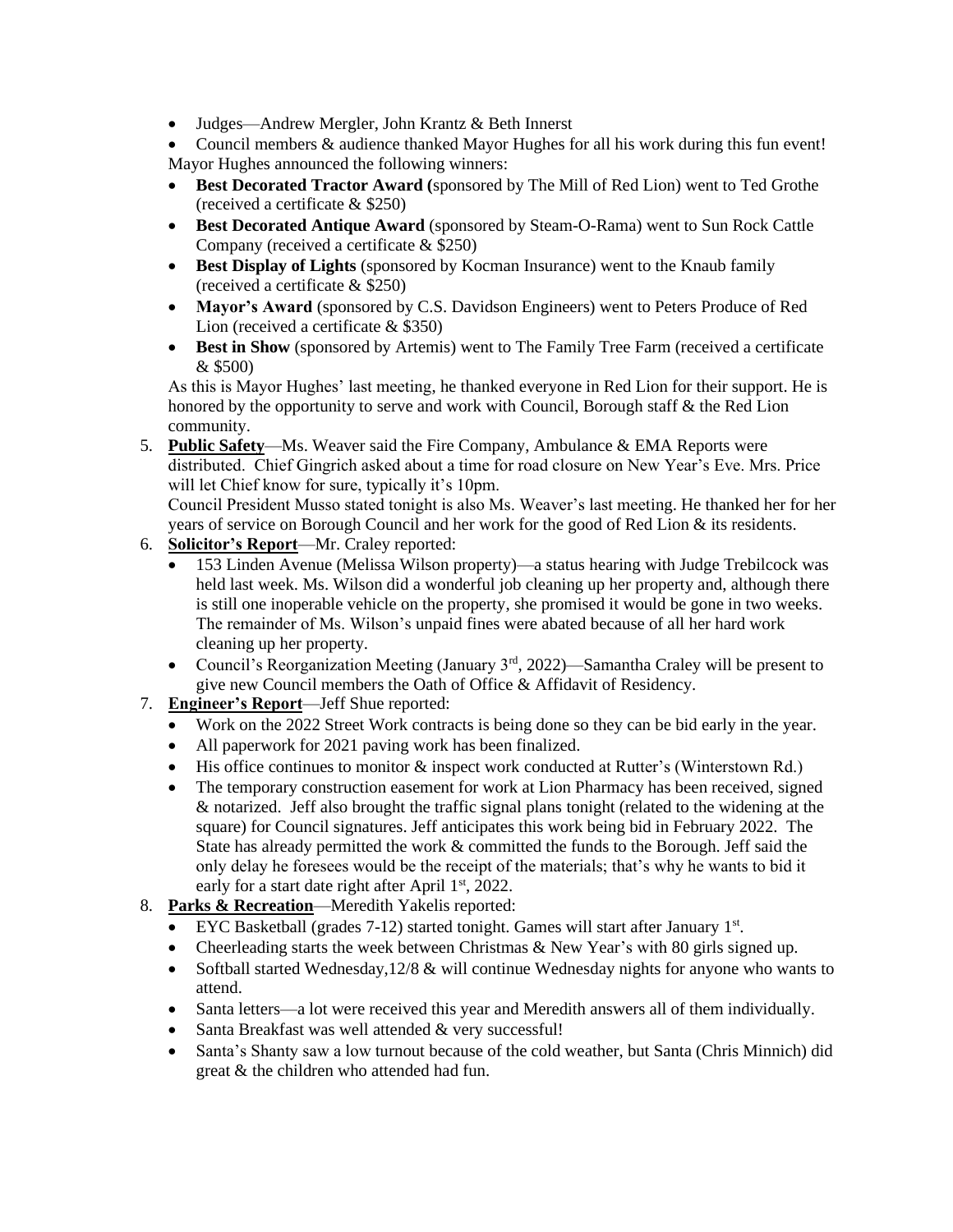- New Year's Eve—plans are set, bands scheduled  $&$  advertisements for the programs are being sold. Programs will be printed shortly. ROARS has donated \$4,200 to offset fireworks cost for the evening (\$8,500). \$4,000 was budgeted for this event as the normal cost is \$4,500, but due to rising expenses  $\&$  a shortage of fireworks, the cost increased a good bit this year. Discussions with ROARS will take place after the new year, as they're a great source for funding.
- 9. **Municipal Services**—Mr. Minnich reported:
	- Wednesday, December  $15<sup>th</sup>$ —water shut offs for delinquent bills
	- Tuesday, December  $14<sup>th</sup>$ —Red Lion Municipal Authority Meeting @ 7:00p.m.
- 10. **Public Works**—Mr. Klinedinst reported:
	- Used trailer is available for sale at Public Works building—Mr. Klinedinst made a motion to sell the trailer to Tony Musso for \$50 (otherwise, it would be scrapped). Mr. Minnich seconded. Motion carried with Mr. Musso abstaining.
	- Two handicapped parking space requests received
		- o 125 W. Gay Street—Mr. Klinedinst tabled this till next month to verify whether or not there are already two handicapped spaces in that block.
			- Mark Holloway (resident of W. Gay Street) said it's frustrating when the people who request the handicapped space can easily walk 50-100 ft. or more & those who really need the space can't get it.

If the resident brings paperwork to the Borough Office to prove their disability, that's acceptable. Otherwise, if there is already one handicapped space in the block, a request for a 2<sup>nd</sup> one gets denied.

Of note, the handicapped space is not dedicated to the applicant. The space can be used by anyone with a handicapped license plate or placard.

- o 172 S. Franklin Street—Mr. Klinedinst denied this request as there is already one in that block & Council made the decision months ago to only have 1 space per block.
- o After the new year, Mr. Klinedinst (if still Chairman of this Committee) will review the list of handicapped parking spaces in the Borough & eliminate duplicates and monitor the spaces. Mr. Craley stated the general rule is one handicapped space per every 25 spaces, so the Borough is being generous with one space/block.
- 2022 Road Projects—Mr. Klinedinst urged Council to add their input & get involved. Mrs. Price stated a lot of the proposed work for 2022 is on alleys/lanes and will be more reclamation than anything. We won't need to worry about material shortages because there isn't a lot of storm sewer work to be done in those areas.
- The Municipal Authority recently completed a sewer manhole replacement project on Railroad Lane and because it's unclear if a compaction test was or was not performed per an agreement between the Borough & Authority, the Borough did not close out the Authority's permit. Mr. Klinedinst said this will be discussed tomorrow night at RLMA's meeting.
- Sidewalk report—sidewalks are typically repaired/replaced in conjunction with the street projects, but Mr. Klinedinst stated a Henrietta Street sidewalk where a tree was removed still poses a tripping hazard. Mrs. Price will contact the homeowner again.
- Ivy Drive—Kinsley performed work after a gas leak & never installed the rolled curb afterward. Borough staff will research this.
- Mr. Klinedinst reported of a recent water leak on Dixie Drive where a lot of mud was washed into the street. He suggested the Borough bring the sweeper to aid Municipal employees but that didn't happen, and he believes the Borough & Municipal Authority need to start working together more amicably. Mrs. Price said she spoke to John Krantz about the situation and said she was short 3 employees the day of the leak  $&$  didn't have the ability to get the sweeper to Dixie Drive. John said the Authority didn't mind taking the VAC truck to the area and both he & Mrs. Price said things are going well between the two entities.